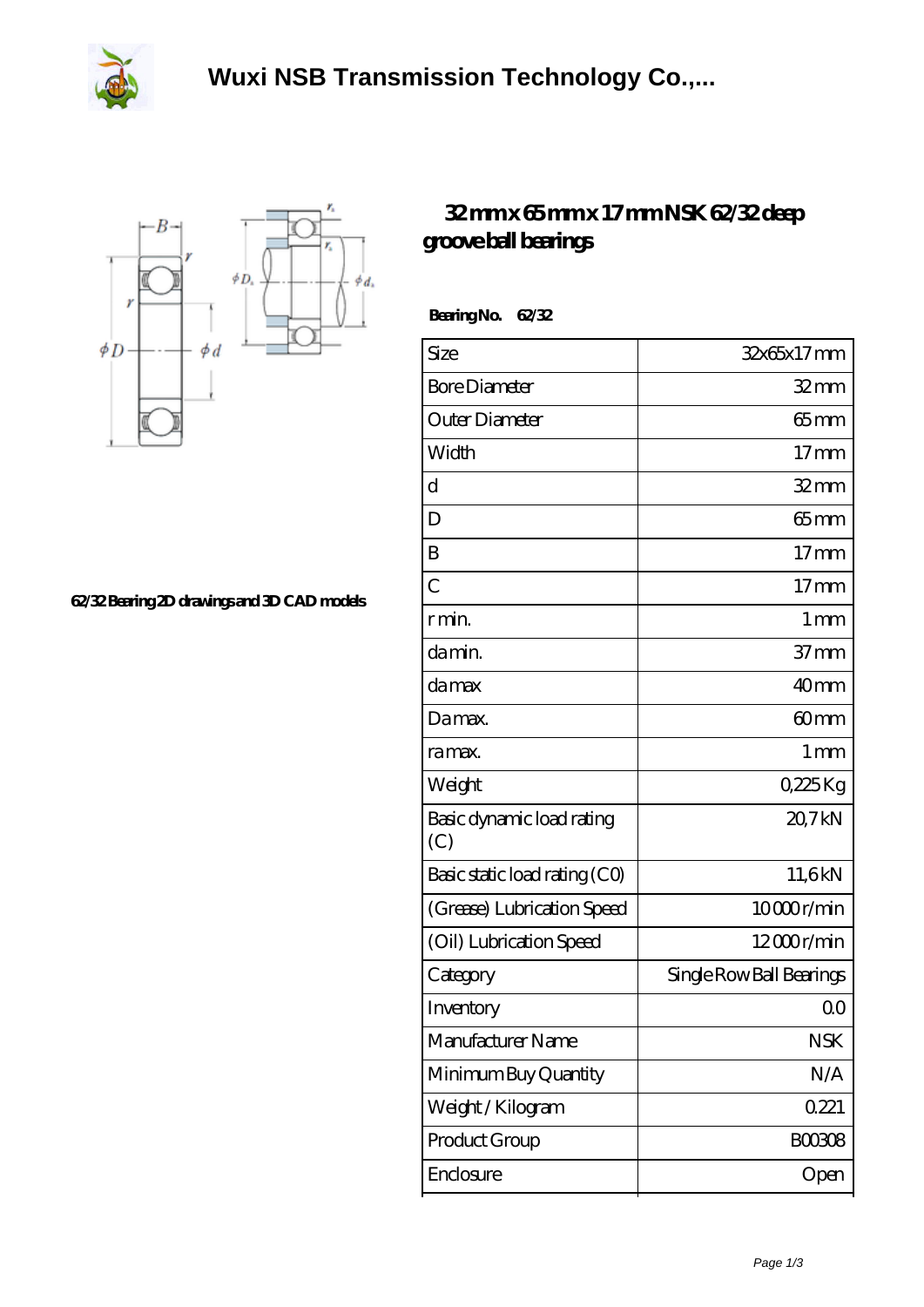

**[Wuxi NSB Transmission Technology Co.,...](https://herbal-circle.com)**

| Precision Class                    | ABEC 1   ISO PO                                                                                                                                                                                                            |
|------------------------------------|----------------------------------------------------------------------------------------------------------------------------------------------------------------------------------------------------------------------------|
| Maximum Capacity / Filling<br>Slot | No                                                                                                                                                                                                                         |
| Rolling Element                    | <b>Ball Bearing</b>                                                                                                                                                                                                        |
| Snap Ring                          | No                                                                                                                                                                                                                         |
| <b>Internal Special Features</b>   | No                                                                                                                                                                                                                         |
| Cage Material                      | Steel                                                                                                                                                                                                                      |
| Internal Clearance                 | CO-Medium                                                                                                                                                                                                                  |
| Inch - Metric                      | Metric                                                                                                                                                                                                                     |
| Long Description                   | 32MM Bore; 65MM<br>Outside Diameter; 17MM<br>Outer Race Width; Open;<br>Ball Bearing, ABEC 1   ISO<br>PQ No Filling Slot; No Snap<br>Ring, No Internal Special<br>Features; CO-Medium<br>Internal Clearance; Steel<br>Cage |
| <b>Other Features</b>              | Deep Groove                                                                                                                                                                                                                |
| Category                           | Single Row Ball Bearing                                                                                                                                                                                                    |
| <b>UNSPSC</b>                      | 31171504                                                                                                                                                                                                                   |
| Harmonized Tariff Code             | 8482.105068                                                                                                                                                                                                                |
| Noun                               | Bearing                                                                                                                                                                                                                    |
| Keyword String                     | Ball                                                                                                                                                                                                                       |
| Manufacturer URL                   | http://www.nskamericas.co<br>m                                                                                                                                                                                             |
| Weight/LBS                         | 04961                                                                                                                                                                                                                      |
| Outer Race Width                   | 0669Inch   17 Millimeter                                                                                                                                                                                                   |
| Inner Race Width                   | OInch   OMillimeter                                                                                                                                                                                                        |
| Outside Diameter                   | 2559Inch   65 Millimeter                                                                                                                                                                                                   |
| <b>Bore</b>                        | 1.26Inch   32 Millimeter                                                                                                                                                                                                   |
| SRI                                | 5.21                                                                                                                                                                                                                       |
| hidYobi                            | 62/32                                                                                                                                                                                                                      |
| LangID                             | 1                                                                                                                                                                                                                          |
| $D_{-}$                            | 65                                                                                                                                                                                                                         |
|                                    |                                                                                                                                                                                                                            |